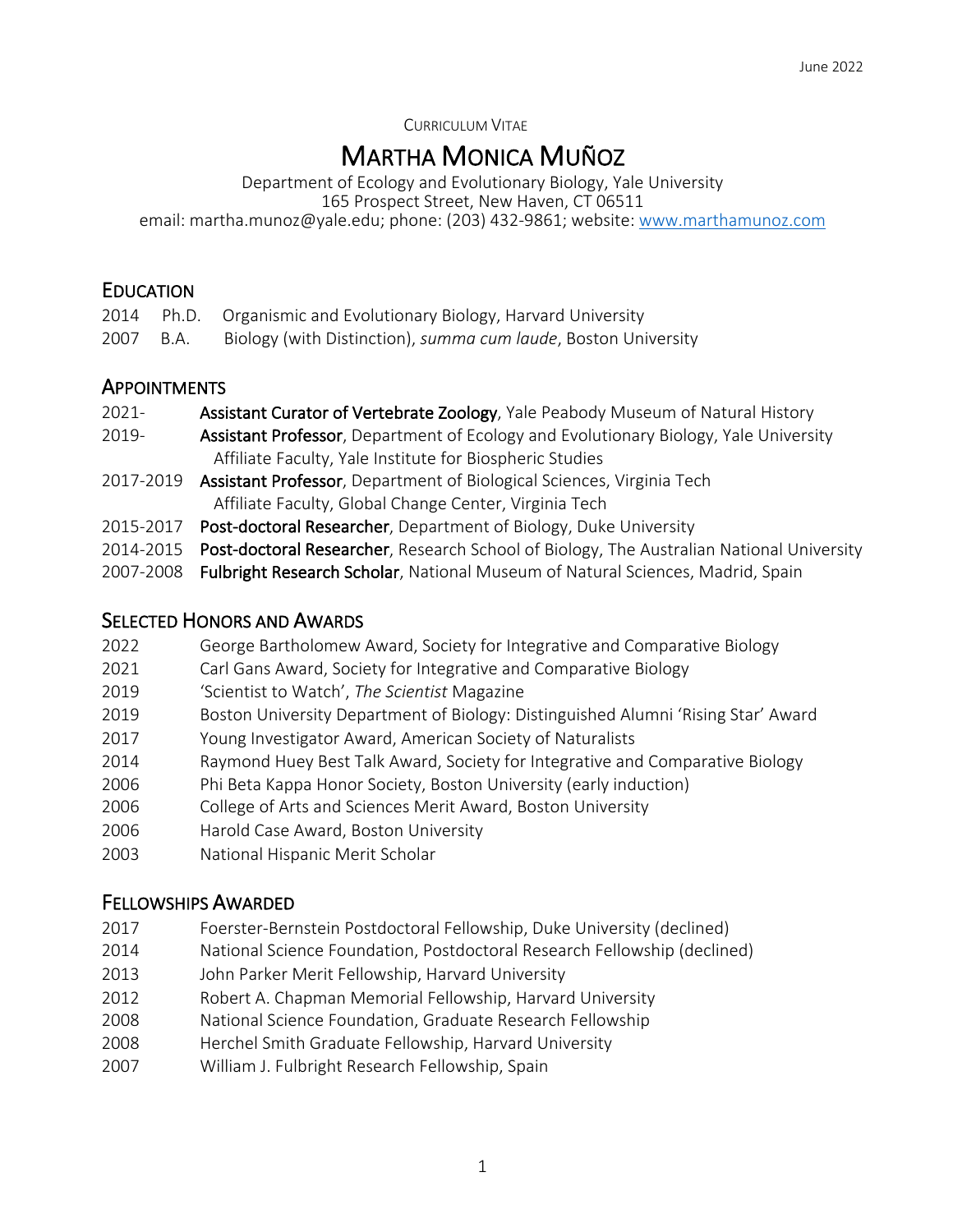# FUNDED GRANTS:

- 2021 National Science Foundation, DEB-2054569, Bridging Ecology and Evolution: Niche width evolution and the assembly of faunas. (Co-PI) \$1,102,014
- 2021 National Science Foundation, DEB-2039476, Systematics and Biodiversity Science: Hidden dimensions of diversity in woodland salamanders: Investigating ecophysiological evolution in a classic non-adaptive radiation (Lead PI) \$691,807
- 2021 John Templeton Foundation: De-mystifying the tangled bank: integrating macreovolutionary and mechanistic landscape approaches across scales of organization (Lead PI) \$799,641
- 2018 National Science Foundation, IOS-1839250, Rules of Life:FELS: Conference Grant: Evolutionary biomechanics in the era of big data, \$21,868 (PI)
- 2018 Global Change Center Seed Grant, Virginia Tech, \$19,810 (co-PI)
- 2012 National Science Foundation, Doctoral Dissertation Improvement Grant, \$14,999
- 2012 Sigma Xi Grant-In-Aid, \$500
- 2012 Ken B. Miyata Expedition Grant, Harvard University, \$9,100
- 2012 David Rockefeller Center for Latin American Studies Grant, Harvard, \$1,500
- 2010 George Putnam Expedition Grant, Harvard University, \$9,700
- 2008 Ken B. Miyata Expedition Grant, Harvard University, \$5,260

#### PUBLICATIONS:

Undergraduate Mentee; <sup>2</sup>Graduate Student; <sup>3</sup>Postdoctoral Researcher; <sup>4</sup>High School Mentee Metrics: 915 citations; H-index=16; i10-index=20

#### *In Review/Revision:*

- 39. Bodensteiner BL<sup>2</sup>, Muñoz MM. Adaptive radiation without independent stages of trait evolution in a lineage of Caribbean anoles. (in revision)
- 38. Friedman ST<sup>3</sup>, Muñoz MM. A latitudinal gradient of deep-sea invasions for marine fishes. (in revision)
- 37. Burress ED<sup>3</sup>, Muñoz MM. Functional trade-offs asymmetrically promote phenotypic diversification. (in revision)

#### *In Press/Published*

- 36. Friedman ST<sup>3</sup>, Muñoz MM. 2022. Thermally robust ballistic mechanisms do not expand the climatic niche of salamanders. (in press; *Integrative Organismal Biology*)
- 35. Domínguez-Guerrero SF<sup>3</sup>, Méndez-de la Cruz FR, Manríquez-Morán NL, Olson ME, Galina- Tessaro P, Arenas-Moreno DM, Bautista-del Moral A, Benítez-Villaseñor A, Gadsden H, Lara- Reséndiz RA, Maciel-Mata CA, Muñoz-Nolasco FJ, Santos-Bibano R, Valdez-Villavicencio JH, Woolrich-Piña GA, Muñoz MM. 2022. Exceptional parallelisms characterize the evolutionary transition to live birth in phrynosomatid lizards. *Nature Communications* 13:2881.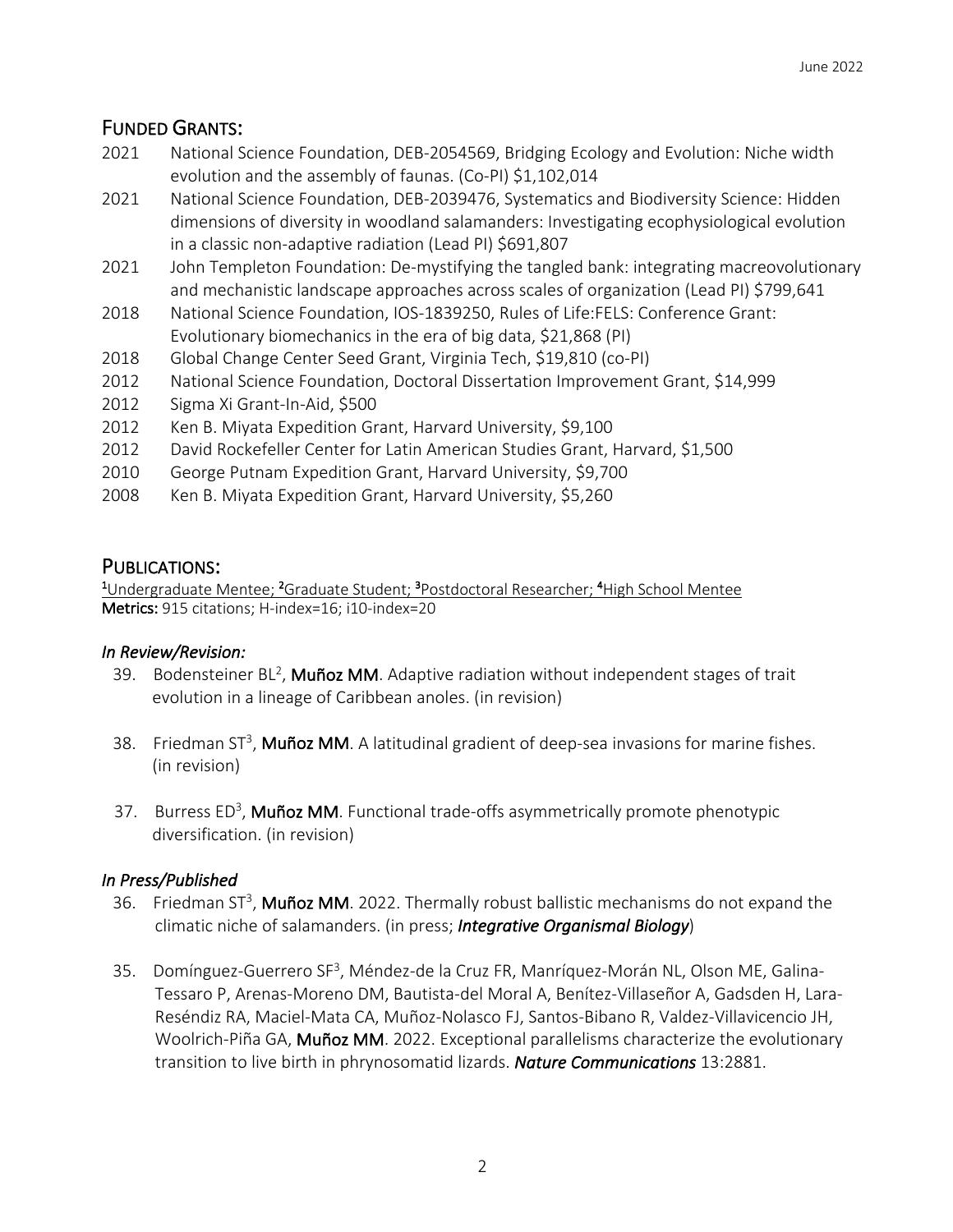- 34. Landis MJ, Quintero I, Muñoz MM, Zapata F, Donoghue MJ. 2022. Phylogenetic inference of where species spread or split across barriers. *Proceedings of the National Academy of Sciences* 119:e2116948119.
- 33. Muñoz MM. 2022. The Bogert effect, a factor in evolution. *Evolution* 76:49—66. \*Cover image
- 32. Muñoz MM, Feeley KJ, Martin PM, Farallo VR<sup>3</sup>. 2022. The multidimensional (and contrasting) effects of environmental warming on a group of montane tropical lizards. *Functional Ecology* 35:419—431.
- 31. Burress ED<sup>3</sup>, Muñoz MM. 2022. Ecological opportunity from innovation, not islands, drove the anole lizard adaptive radiation. *Systematic Biology* 71:93—104.
- 30. Bodensteiner BL<sup>2</sup>, Gangloff EJ, Kouyoumdjian L, Muñoz MM, Aubret F. 2021. Thermal metabolic phenotypes of the lizard *Podarcis muralis* differ across elevation, but converge in high elevation hypoxia. *Journal of Experimental Biology* 224:jeb243660.
- 29. Bajić D, Rebolleda-Gómez M, Muñoz MM, Sánchez Á. 2021. The macroevolutionary consequences of niche construction in microbial metabolism. *Frontiers in Microbiology* 12:718082.
- 28. Burress ED<sup>3</sup>, Muñoz MM. 2021. Ecological limits on the decoupling of prey capture and processing in fishes. *Integrative and Comparative Biology* 61:773—782.
- 27. Bodensteiner BL<sup>2</sup>, Agudelo-Cantero GA, Arietta AZA, Gunderson AR, Muñoz MM, Refsnider JF, Gangloff EJ. 2021. Thermal adaptation revisited: how conserved are thermal traits of reptiles of amphibians? *Journal of Experimental Zoology A* 335:173—194.
- 26. Domínguez-Guerrero SF<sup>2</sup>, Bodensteiner BL<sup>2</sup>, Pardo-Ramírez A, Aguillón-Gutierrez DR, Méndez-de la Cruz FR, Muñoz MM. 2021. Thermal physiology responds to interannual temperature shifts in a montane horned lizard, *Phrynosoma orbiculare*. *Journal of Experimental Zoology A* 335:136—145.
- 25. Camarillo H<sup>2</sup>, Muñoz MM. 2020. Weak relationships between swimming morphology and water depth in wrasses and parrotfish belie multiple selective demands on form-function evolution. *Integrative and Comparative Biology* 60:1309—1319.
- 24. Farallo VR<sup>3</sup>, Muñoz MM, Uyeda JC, Miles DB. 2020. Scaling between macro- to microscale climate data reveals strong phylogenetic inertia in niche evolution in plethodontid salamanders. *Evolution* 74:979—991. \*Issue cover image
- 23. Muñoz MM, Price SA. 2019. The future is bright for evolutionary morphology and biomechanics in the era of big data. *Integrative and Comparative Biology* 59:599—603.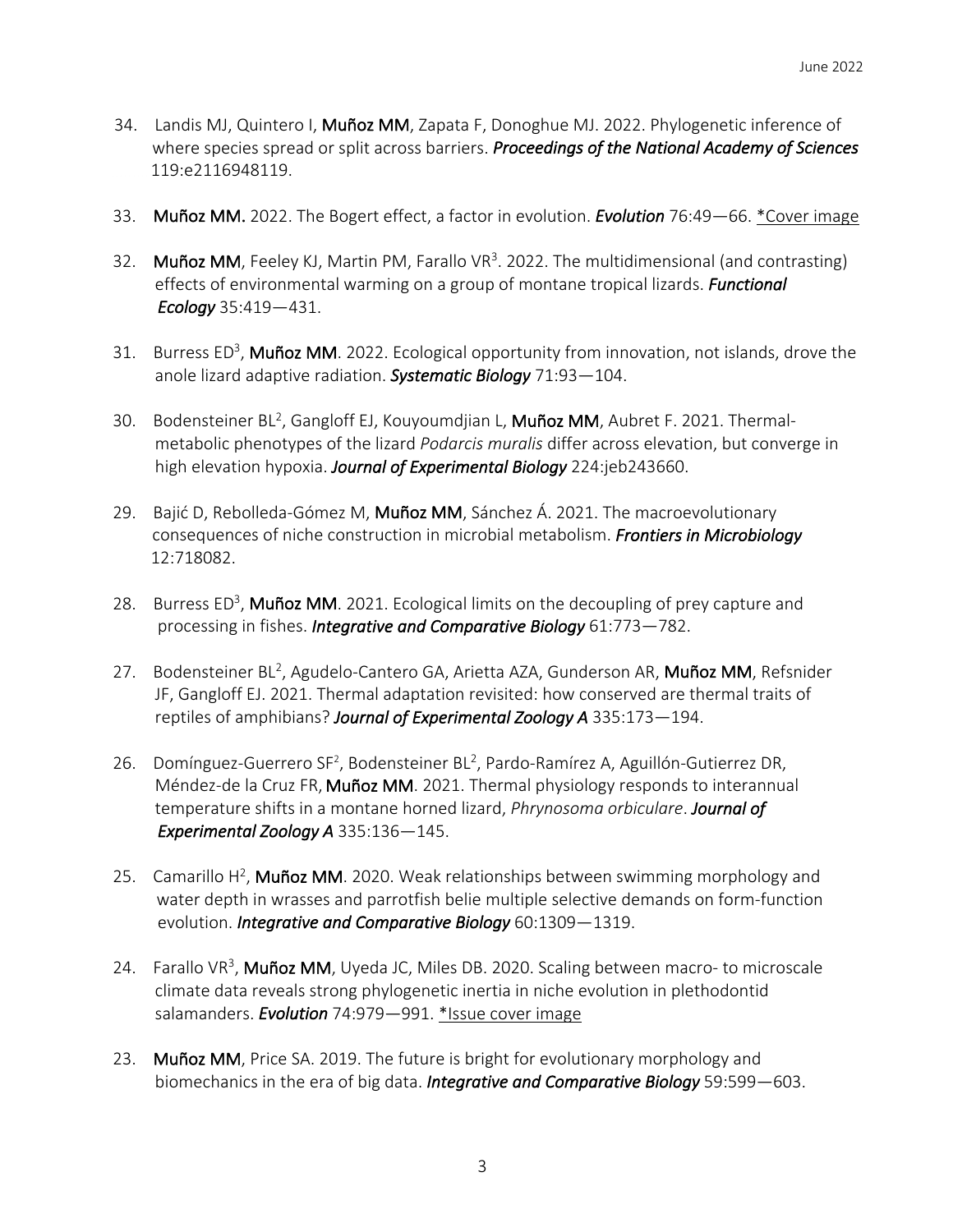- 22. Muñoz MM. 2019. The evolutionary dynamics of mechanically complex systems.  *Integrative and Comparative Biology* 59:705—715.
- 21. Salazar JC<sup>1</sup>, Castañeda MR, Londoño GA, Bodensteiner BL<sup>2</sup>, Muñoz MM. 2019. Physiological evolution during adaptive radiation: A test of the island effect in *Anolis* lizards. *Evolution* 73:1241—1252. \*Issue cover image
- 20. Kuo C-Y, Muñoz MM, Irschick DJ. 2019. Lizard foraging: A perspective integrating sensory ecology and life history. Pp. 87—106 *in* Behavior of Lizards: Evolutionary and Mechanistic Perspectives (VL Bels & AP Russell, Eds.) Taylor and Francis Publishing; Abingdon, UK.
- 19. Muñoz MM, Bodensteiner BL<sup>2</sup>. 2019. Janzen's hypothesis meets the Bogert effect: Connecting climatic variation, thermoregulatory behavior, and rates of physiological evolution. *Integrative Organismal Biology* 1:oby002.
- 18. Domínguez-Guerrero S<sup>5</sup>, Muñoz MM, Pasten-Téllez D, Arenas-Moreno D, Rodríguez-Miranda L, Manríquez-Morán N, Méndez de la Cruz F. 2019. Interactions between thermoregulatory behavior and physiological acclimatization in a wild lizard population. *Journal of Thermal Biology* 79:135—143.
- 17. Muñoz MM, Hu Y, Anderson PSL, Patek SN. 2018. Strong mechanical relationships bias the tempo and mode of morphological evolution. *eLife* 7:e37621.
- 16. Boronow KE, Shields IH<sup>1</sup>, Muñoz MM. 2018. Parallel behavioral divergence with microhabitat in *Anolis* (Squamata: Dactyloidae) lizards from the Dominican Republic. *Breviora* 561:1—17.
- 15. Muñoz MM, Losos JB. 2018. Thermoregulatory behavior simultaneously promotes and forestalls evolution in a tropical lizard. *American Naturalist* 191:E15—E26.
- 14. Muñoz MM, Anderson PSL, Patek SN. 2017. Mechanical sensitivity and the dynamics of evolutionary rate shifts in biomechanical systems. *Proceedings of the Royal Society, B* 284:20162325.
- 13. Muñoz MM, Langham GM, Brandley MC, Williams SE, Moritz C. 2016. Basking behavior predicts the evolution of heat tolerance in Australian rainforest lizards. *Evolution* 70:2537—2549.
- 12. Muñoz MM, Moritz C. 2016. Adaptation to a changing world: Evolutionary resilience to climate change. Pp. 238—252 *in* How Evolution Shapes Our Lives: Essays on Biology and Society. (JB Losos & RE Lenski, Eds.) Princeton University Press, Princeton, NJ.
- 11. Phillips BL, Muñoz MM, Hatcher A, Macdonald S, Llewelyn J, Lucy V, Moritz C. 2016. Heat hardening in a tropical lizard: geographic variation explained by the predictability and variance in environmental temperatures. *Functional Ecology* 30: 1161—1168.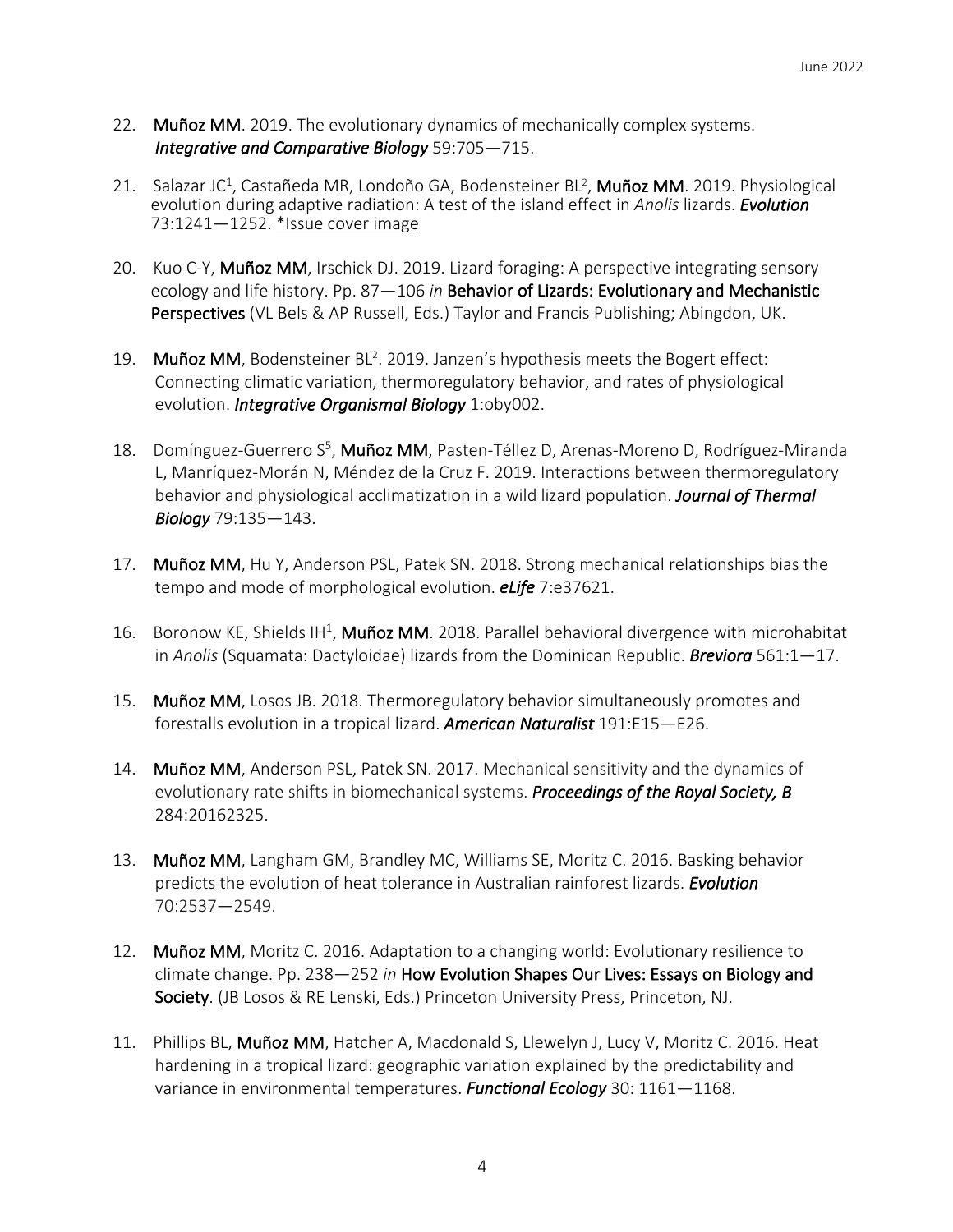- 10. Conover AE<sup>4</sup>, Cook EG<sup>1</sup>, Boronow KE, Muñoz MM. 2015. Effects of ectoparasitism on behavioral thermoregulation in the tropical lizards, *Anolis cybotes* (Squamata: Dactyloidae) and *A. armouri* (Squamata: Dactyloidae). *Breviora* 545:1—13.
- 9. Muñoz MM, Crandell KE, Campbell-Staton S, Fenstermacher K, Kim H, Van Middlesworth P, Sasa M, Losos JB, Herrel A. 2015. Multiple paths to aquatic specialization in four species of Central American aquatic *Anolis* lizards. *Journal of Natural History* 49:1717—1730.
- 8. Muñoz MM. 2015. The London Baedeker for the Darwin enthusiast. *Evolution: Education and Outreach* 8:1.
- 7. Muñoz MM, Wegener JE, Algar AC. 2014. Untangling intra- and interspecific effects on body size clines reveal divergent processes structuring convergent patterns in *Anolis* lizards. *American Naturalist* 184:636—646.
- 6. Muñoz MM, Stimola MA<sup>1</sup>, Algar AC, Conover A<sup>4</sup>, Rodriguez A<sup>1</sup>, Landestoy MA, Bakken GS, Losos JB. 2014. Evolutionary stasis and lability in thermal physiology in a group of tropical lizards. *Proceedings of the Royal Society, B* 281:20132433.
- 5. Muñoz MM, Crawford NG, McGreevy TJ, Messana NJ, Tarvin RD, Revell LJ, Zandvliet RM, Hopwood JM<sup>1</sup>, Mock E<sup>1</sup>, Schneider AL, Schneider CJ. 2013. Divergence in coloration and ecological speciation in the *Anolis marmoratus* species complex. *Molecular Ecology* 22:2668—2682.
- 4. Muñoz MM, Hewlett J. 2011. Ecological consequences of continual volcanic activity on the lizard, *Anolis lividus*, from Montserrat. *Herpetological Review* 42:160—165.
- 3. Yamaguchi A, Muñoz MM, Bose TO, Oberlander JG, Smith S. 2010. Sexually distinct development of vocal pathways in *Xenopus laevis*. *Developmental Neurobiology* 70:862—874.
- 2. Crandall ED, Jones EM, Muñoz MM, Akinronbi B, Erdmann MV, Barber PH. 2008. Comparative phylogeography of two seastars and their ectosymbionts within the Coral Triangle. *Molecular Ecology* 17:5276—5290.
- 1. Reitzel AM, Sullivan JC, Brown BK, Chin, DW, Cira EK, Edquist SK, Genco BM, Joseph OC, Kaufman CA, Kovitvongsa K, Muñoz MM, Negri TL, Taffel JR, Zuehike RT, Finnerty JR. 2007. Ecological and developmental dynamics of a host-parasite system involving a sea anemone and two ctenophores. *Journal of Parasitology* 93:1392—1402.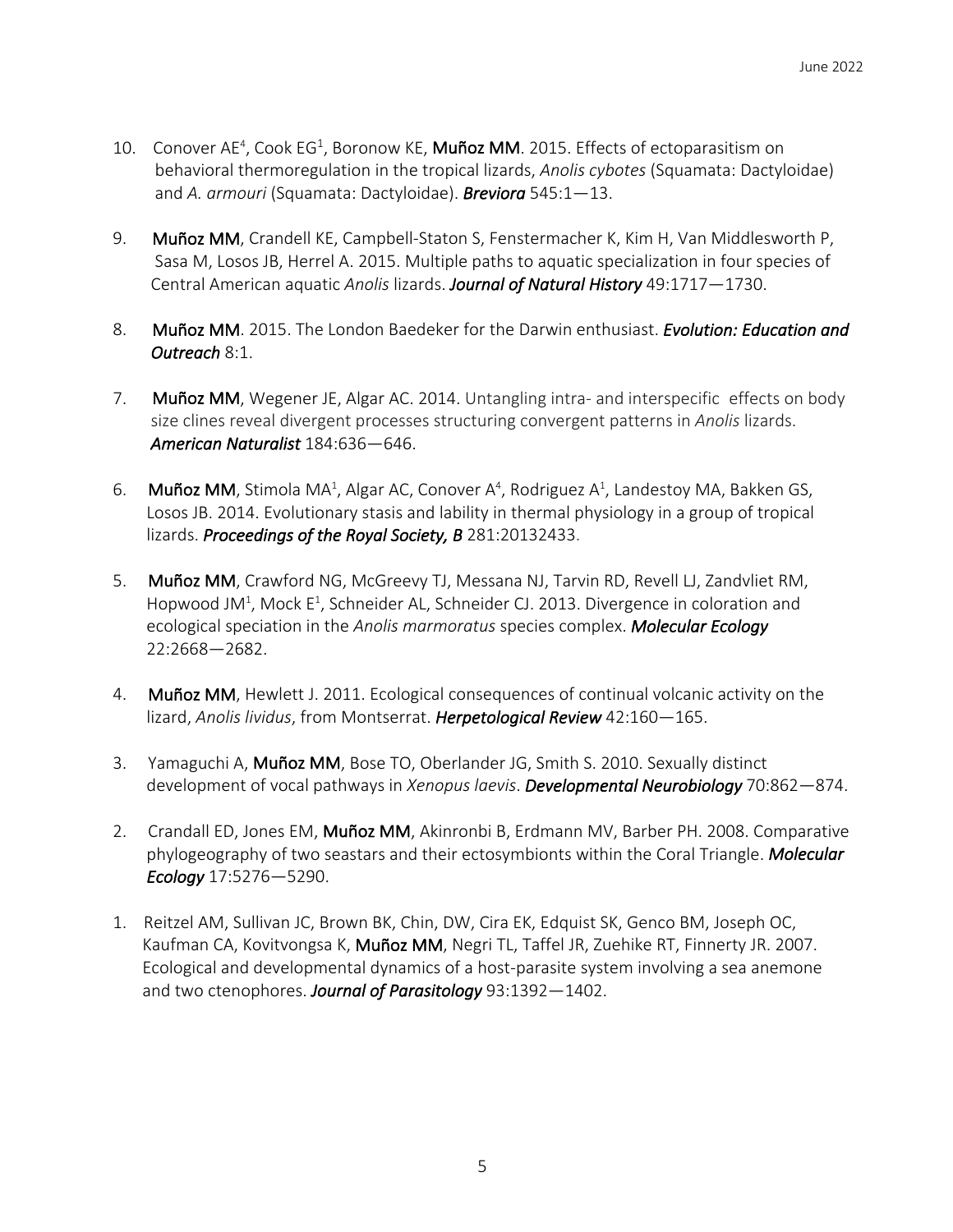# KEYNOTES & PLENARIES:

- 2022 Society for Integrative & Comparative Biology: Bartholomew Award Plenary Speaker Wragg-Schmidt Zoology Spring Symposium, University of British Columbia: Plenary Speaker Asociación Colombiana de Herpetología, Cali, Colombia: Keynote Speaker
- 2021 Society for Integrative & Comparative Biology: Gans Award Plenary Speaker Canadian Society of Zoologists annual meeting: Plenary Speaker Ontario Ecology, Ethology, and Evolution Colloquium: Plenary Speaker Gordon Research Conference, Ecol. & Evol. Genomics: Session Keynote (cancelled)
- 2020 Iowa State University, Ecology & Evolution Symposium: Keynote Speaker
- 2019 College of Charleston, School of Science and Mathematics: Darwin Day Speaker
- 2017 Association for Amphibian and Reptile Research and Conservation, San Miguel de Allende, México: Plenary Speaker (Delivered in Spanish)

# INVITED SYMPOSIUM TALKS & PANELS:

- 2022 European Society for Evolutionary Biology, Prague, Czech Republic
- 2021 Society for the Study of Evolution, 75<sup>th</sup> Anniversary Symposium, Digital Meeting Yale Climate Day 2021, Yale Institute for Biospheric Studies, Digital Meeting Society for Integrative and Comparative Biology, Digital Panel Intersections Science Fellows Symposium, Yale University, Digital Panel
- 2020 Society for Integrative and Comparative Biology, Austin, TX Joint Meeting of Ichthyology and Herpetology, Norfolk, VA (meeting cancelled)
- 2019 International Congress of Vertebrate Morphology, Prague, Czech Republic Joint Meeting of Ichthyology and Herpetology, Snowbird, UT North American Paleontological Conference, Riverside, CA
- 2017 American Society of Naturalists Young Investigator Award, Portland, OR Latin American Herpetology, Quito, Ecuador (Delivered in Spanish)
- 2013 Biological Impacts of Tropical Warming for Ectotherms, San Juan, Puerto Rico

# CONFERENCES AND SYMPOSIA ORGANIZED:

- 2022 European Society for Evolutionary Biology: "Inferring macroevolutionary patterns from microevolutionary processes: methods and practices"; Prague, CZ (Co-organizers: Dr. Masahito Tsuboi, Dr. Lee Hsiang Liow)
- 2021 Society for Integrative and Comparative Biology: "Honoring the Life and Legacy of Dr. George Gilchrist"; Digital Meeting (Co-organizer: Dr. Cam Ghalambor)
- 2020 ASN/SSB/SSE Evolution Meeting: Spotlight Session: "The Role of Behavior in Evolution"; Cleveland, OH (meeting cancelled due to COVID-19)
- 2019 Society for Integrative and Comparative Biology: "Comparative Evolutionary Morphology and Biomechanics in the Era of Big Data"; Tampa, FL. (Co-organizer: Dr. Sam Price)
- 2018 ASN/SSB/SSE Evolution Meeting: "The Macroevolutionary Dynamics of Form-Function Relationships"; Montpellier, France. (Co-organizers: Dr. Josef Uyeda, Dr. Christine Böhmer, Dr. Brandon Kilbourne, Dr. Alexandra Houssaye)
- 2017 Society for Integrative and Comparative Biology Southeast Regional Meeting: Virginia Tech; Blacksburg, VA. (Co-organizer: Dr. Hodjat Pendar)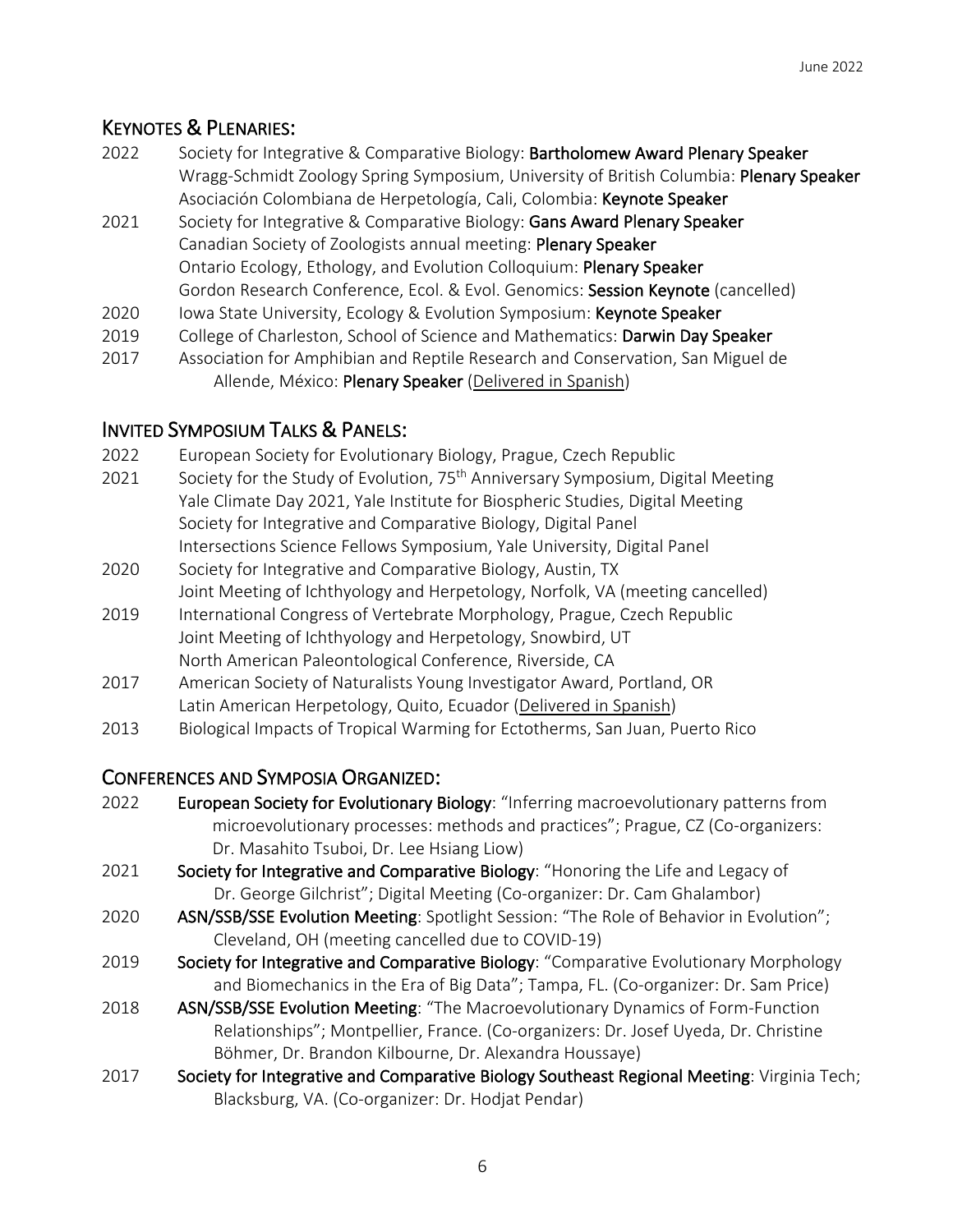# INVITED SEMINARS:

| 2023 | Columbia University, Department of Biological Sciences, *Grad. Student Invited Speaker |
|------|----------------------------------------------------------------------------------------|
|      | Colorado State University, Department of Biology                                       |
|      | Penn State University, Department of Biology                                           |
| 2022 | University of Cambridge, Behaviour, Ecology, and Evolution Series, Cambridge, UK       |
|      | Wilhelminenberg Seminar, Konrad Lorenz Institute of Ethology, Vienna, Austria          |
|      | University of Connecticut, Department of Ecology and Evolutionary Biology              |
|      | University of Massachusetts-Amherst, Organismic and Evolutionary Biology Program       |
|      | University of Miami, Department of Biology                                             |
|      | Boston University, Department of Biology                                               |
|      | University of Colorado Denver, Department of Integrative Biology                       |
|      | UC Berkeley, Department of Integrative Biology                                         |
|      | UC Berkeley, Museum of Vertebrate Zoology, *Graduate Student Invited Speaker           |
| 2021 | Princeton University, Ecology and Evolutionary Biology Colloquium Series               |
|      | Musée National d'Histoire Naturelle; Paris, France                                     |
|      | Max Planck Institute of Animal Behavior; Radolfzell, Germany                           |
|      | Universidad Rey Juan Carlos; Departamento de Biología y Geología, Madrid, Spain        |
|      | University of Bath, Milner Centre for Evolution Seminar Series; Bath, UK               |
|      | University of Bristol, School of Earth Sciences; Bristol, UK                           |
|      |                                                                                        |
|      | University of Konstanz, Department of Biology, Konstanz, Germany                       |
|      | University of Melbourne/The Australian National University Digital Seminar Series      |
|      | UC Riverside, Department of Evolution, Ecology, and Organismal Biology                 |
|      | UCLA, Department of Ecology and Evolutionary Biology                                   |
|      | McMaster University, Department of Biology, Hamilton, Ontario, Canada                  |
|      | Michigan State University, Department of Integrative Biology                           |
|      | Auburn University, Department of Biological Sciences                                   |
|      | University of Massachusetts, Lowell, Department of Biological Sciences                 |
|      | Louisiana State University, Museum of Natural Sciences                                 |
|      | University of Oregon, The Institute of Ecology and Evolution                           |
|      | Notre Dame of Maryland University, Biology Department                                  |
|      | University of Texas, Arlington, Department of Biology                                  |
| 2020 | Cornell University, Department of Ecology and Evolutionary Biology                     |
|      | Brown University, Department of Ecology and Evolutionary Biology                       |
|      | University of Georgia, Department of Genetics                                          |
|      | University of Tennessee, Knoxville, Department of Ecology and Evolutionary Biology     |
|      | Loyola University, Department of Biology                                               |
|      | EvoEcoSeminars, Digital Seminar Series for Evolution and Ecology                       |
|      | Washington University in St. Louis, Tyson Research Center                              |
|      | Rockefeller University, Center for Physics and Biology                                 |
|      | University of California, Irvine, EEB, *Graduate Student Invited Speaker               |
|      | University of Bern, Institute of Ecology and Evolution; Bern, Switzerland              |
|      | Swiss Federal Institute of Aquatic Science and Technology; Lucerne, Switzerland        |
|      | University of Massachusetts, Boston, Department of Biology                             |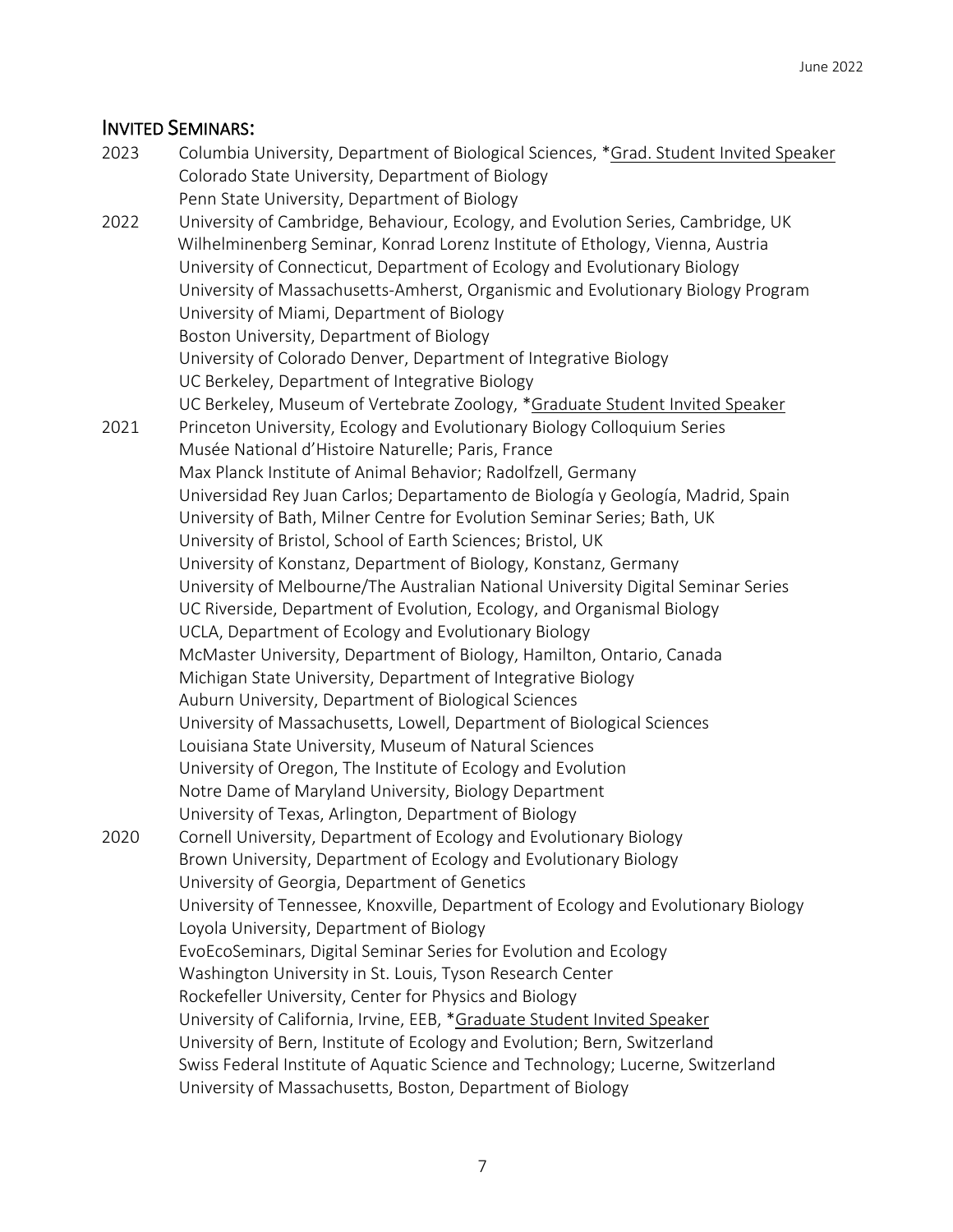| 2019 | Harvard University, Organismic & Evolutionary Bio., *Graduate Student Invited Speaker<br>Yale University, Department of Biomedical Engineering |
|------|------------------------------------------------------------------------------------------------------------------------------------------------|
|      | Yale University, Yale Institute for Biospheric Studies                                                                                         |
|      | University of Pittsburgh, Department of Biological Sciences                                                                                    |
|      | University of Chicago, Department of Ecology and Evolution                                                                                     |
|      | Yale University, Department of Ecology & Evolutionary Biology                                                                                  |
|      | University of Wisconsin-Madison, Department of Integrative Biology                                                                             |
|      | Christopher Newport University, Department of Organismal and Environmental Biology                                                             |
| 2018 | Purdue University, Department of Biological Sciences                                                                                           |
|      | University of Florida, Department of Biology                                                                                                   |
|      | Case Western Reserve University, Department of Biology                                                                                         |
|      | Mountain Lake Biological Station, University of Virginia                                                                                       |
|      | University of Idaho, Department of Biological Sciences                                                                                         |
|      | University of Chicago, Committee on Evolutionary Bio., Evolutionary Morphology Series                                                          |
| 2017 | Duke University, Department of Biology, Population Biology Series                                                                              |
|      | University of Virginia, Department of Biology                                                                                                  |
|      | Ohio University, Department of Biological Sciences                                                                                             |
|      | University of North Carolina, Chapel Hill, Biology Department                                                                                  |
| 2016 | Duke University, Department of Biology, University Program in Ecology Series                                                                   |

- 2016 Duke University, Department of Biology, University Program in Ecology Series Virginia Tech, Department of Biological Sciences University of North Carolina, Asheville, Department of Biology East Carolina University, Department of Biology
- 2015 The Australian National University, Division of Ecology and Evolution
- 2014 James Cook University, Centre for Tropical Biodiversity and Climate Change University of Arizona, Department of Ecology & Evolutionary Biology, Lunch Seminar Union College, Department of Biology
- 2012 Indiana State University, Department of Biology
- 2010 Buffalo State College, Women in Science and Math Lecture Series

# OTHER INVITED TALKS:

- 2022 Earth Day Speaker, CUNY Hostos Community College Macroevolution: Theory and Applications, Universidade de São Paolo, Brazil Yale Center Beijing, Summer Lecture
- 2021 Science Talks @ Tilde Café, Public Lecture Series, Branford, CT
- 2012 Harvard Museum of Natural History, 'Topics in Evolution' Public Lecture Series

# SELECTED MEDIA COVERAGE:

"How staying cool blunts evolution", *Big Biology Podcast*, Episode 81, May 2022 [link] "Lizard profiteers of climate change: ain't no mountain hot enough" by A. Breit, *Outside JEB*, Feb. 2022 [link]

"Reptiles and viruses: New E&EB faculty lead research", Yale Daily News, Feb. 2022 [link] "A clean sweep for Martha Muñoz", Yale News, 12/2021 [link]

"Peabody curators stimulate wonder through science", Yale News, July 2021 [link]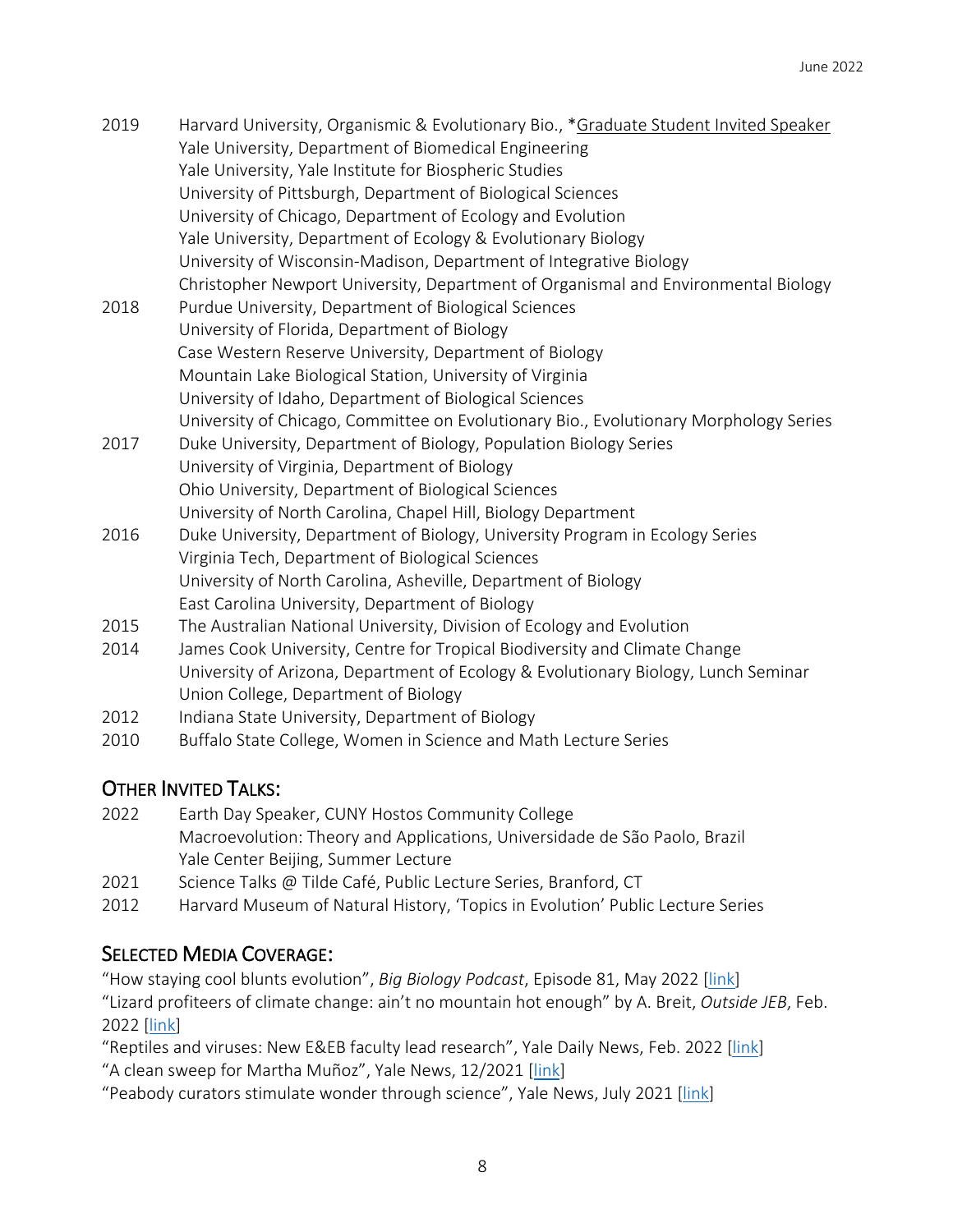"(Not) sticking to the science", *The Women in Ecology and Evolution Podcast*, Dec. 2020. [link] "Martha Muñoz: Uncovering the mechanisms underlying uneven rates of evolution across '

"Martha Muñoz uncovers the drivers and dampers of biodiversity" by N. Lanese, *The Scientist* Magazine, Nov. 2019. [link]

"Island lizards are expert sunbathers, and researchers find it's slowing their evolution" by B. Bodensteiner, *Virginia Tech News*, Apr. 2019. [link]

"Researchers examine how the laws of physics impact evolution" by K. Rose, *Virginia Tech News*, Sept. 2019 [link]

"Basking behavior reveals vulnerability to climate change" by J. Nowack, *Outside JEB*, Nov. 2017 [link] "Researcher settles decades-old evolutionary biology question by examining Caribbean lizards" by L. Key, *Virginia Tech News*, Oct. 2017. [link]

"Lizards in the Caribbean: How geography influences animal evolution" by A. Algar, *University of Nottingham*, Oct. 2014. [link]

# CONFERENCE PRESENTATIONS:

I. Contributed Talks (As Presenting Author)

- 2021 Max Planck-Yale Center for Biodiversity Digital Conference
- 2020 ASN/SSB/SSE Evolution Meeting, Cleveland, OH (cancelled)
- 2019 Society for Integrative and Comparative Biology, Tampa, FL (2 talks)
- 2018 Society for Integrative and Comparative Biology, San Francisco, CA Society for Integrative and Comparative Biology, Regional Meeting, Clemson, SC
- 2017 Society for Integrative and Comparative Biology, Regional Meeting, Blacksburg, VA Society for Integrative and Comparative Biology, New Orleans, LA
- 2016 Society for Integrative and Comparative Biology, Regional Meeting, Durham, NC Society for Integrative and Comparative Biology, Portland, OR
- 2015 Australian Society of Herpetology, Eildon, Australia
- 2014 ASN/SSB/SSE Evolution Meeting, Raleigh, NC Society for Integrative and Comparative Biology, Austin, TX
- 2013 ASN/SSB/SSE Evolution Meeting, Snowbird, UT Society for Integrative and Comparative Biology, San Francisco, CA
- 2012 Society for Integrative and Comparative Biology, Charleston, SC
- 2009 Society for Integrative and Comparative Biology, Boston, MA
- 2008 Latin American Herpetology Conference, Varadero, Cuba William J. Fulbright Research Conference, Valencia, Spain
- 2006 ASN/SSB/SSE Evolution Meeting, Stony Brook, NY
- Boston University Undergraduate Research Symposium, Boston, MA
- 2005 Young Scientist Symposium, Woods Hole Oceanographic Institute, Woods Hole, MA

II. Student or Postdoc as Presenting Author

- 2022 Society for Integrative and Comparative Biology, Phoenix, AZ (3 talks)
- 2021 ASN/SSB/SSE Evolution Meeting, Digital Meeting
- 2020 World Congress of Herpetology, Dunedin, New Zealand Society for Integrative and Comparative Biology, Austin, TX (2 talks)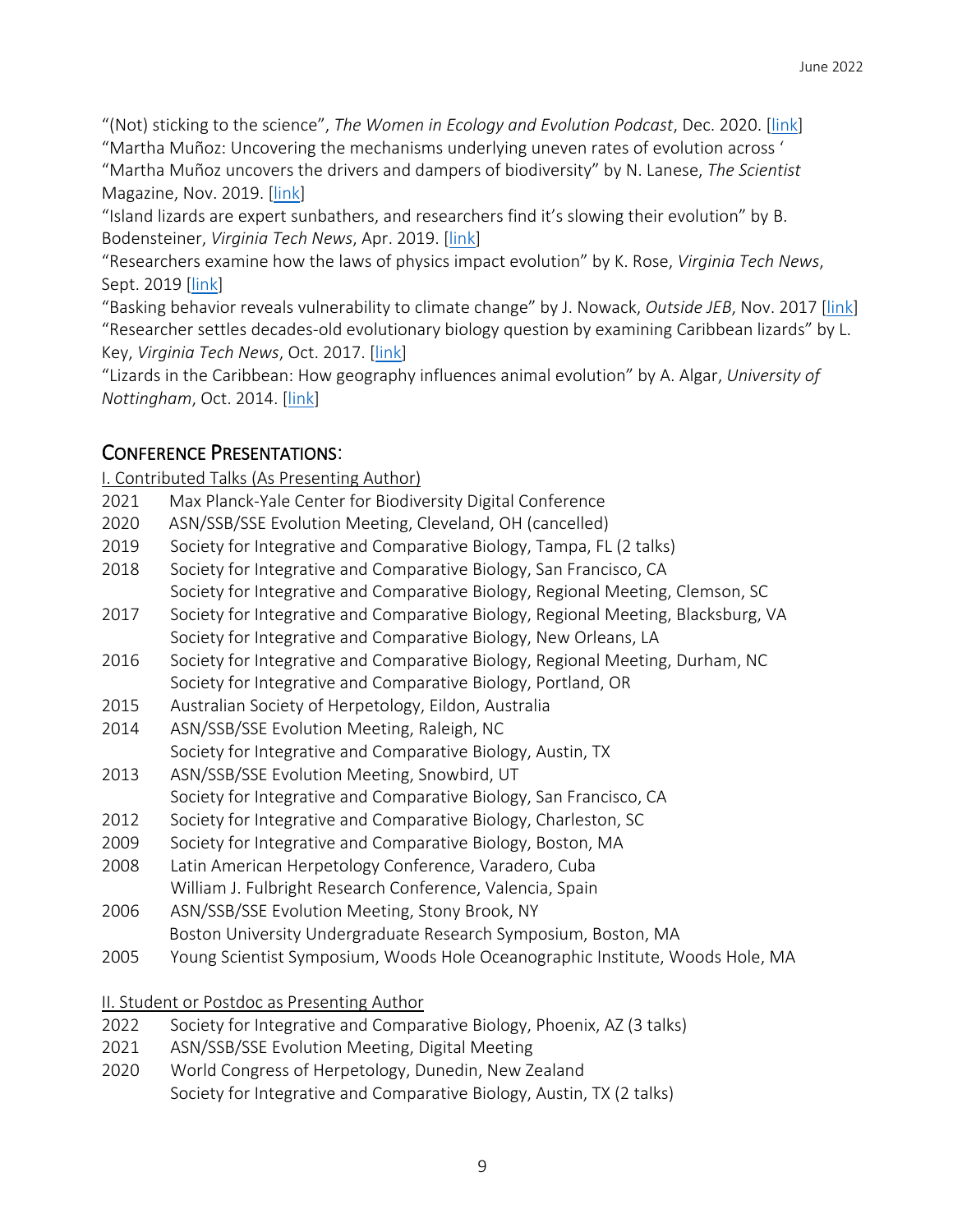- 2019 Society for Integrative and Comparative Biology, Tampa, FL (2 talks) ASN/SSB/SSE Evolution Meeting, Providence, RI (2 talks)
- 2013 Society for Integrative and Comparative Biology, San Francisco (1 talk, 1 poster)
- 2012 Society for Integrative and Comparative Biology, Charleston, SC

# TEACHING EXPERIENCE:

### Department of Ecology and Evolutionary Biology, Yale University, Assistant Professor

- 2022 Evolutionary Architects: Organisms as Targets and Agents of Natural Selection (E&EB 865); Course Director. Enrollment: 18 students (5 YC, 12 GSAS, 1 YSA)
- 2021 Adaptive Radiation (E&EB 834); Course Co-Director. Enrollment: 8 students (1 YC, 7 GSAS)
- 2020 Life in Motion: Ecological and Evolutionary Physiology (E&EB 295); Course Director. Enrollment: 21 students (21 YC)
- 2020 Evolutionary Biology (E&EB 225); Course Co-Director. Enrollment: 41 students (41 YC)
- 2019 Life in the Anthropocene (E&EB 804); Enrollment: 9 students (1 YC, 8 GSAS)

### Department of Biological Sciences, Virginia Tech, Assistant Professor

- 2019 Evolutionary Biology (BIOL 2704)
- 2018 Life in the Anthropocene (BIOL 5984)
- 2018 Evolutionary Biology (BIOL 2704)

# Department of Organismic and Evolutionary Biology, Harvard University, Graduate TF

\*Distinction in Teaching Award from the Derek Bok Center, Harvard University

- 2013 Adaptive Radiation
- 2011 Evolutionary Biology\* Animal Behavior\*
- 2009 Evolutionary Biology\*

# STUDENTS ADVISED AND STUDENT COMMITTEES:

#### a. Graduate Students

- 2021- Nathalie Alomar (Ph.D.), NSF GRFP Fellowship
- 2020- Júlia Laterza-Barbosa (Ph.D.)
- 2018- Henry Camarillo (Ph.D.), Ford Foundation Fellowship
- 2017- Brooke Bodensteiner (Ph.D.)

# b. Postdoctoral Researchers

- 2022- Sina Rometsch (starting 11/2022)
- 2021- Dr. Laura Alencar
- 2021- Dr. Saúl Domínguez-Guerrero
- 2020- Dr. Edward Burress
- 2021-2022 Dr. Meaghan Gade (Director of Wildlife Programs, Assoc. for Fish & Wildlife Agencies)
- 2020-2021 Dr. Sarah Friedman (Research Fish Biologist, NOAA Fisheries)
- 2017-2020 Dr. Vincent Farallo (Assistant Professor, University of Scranton)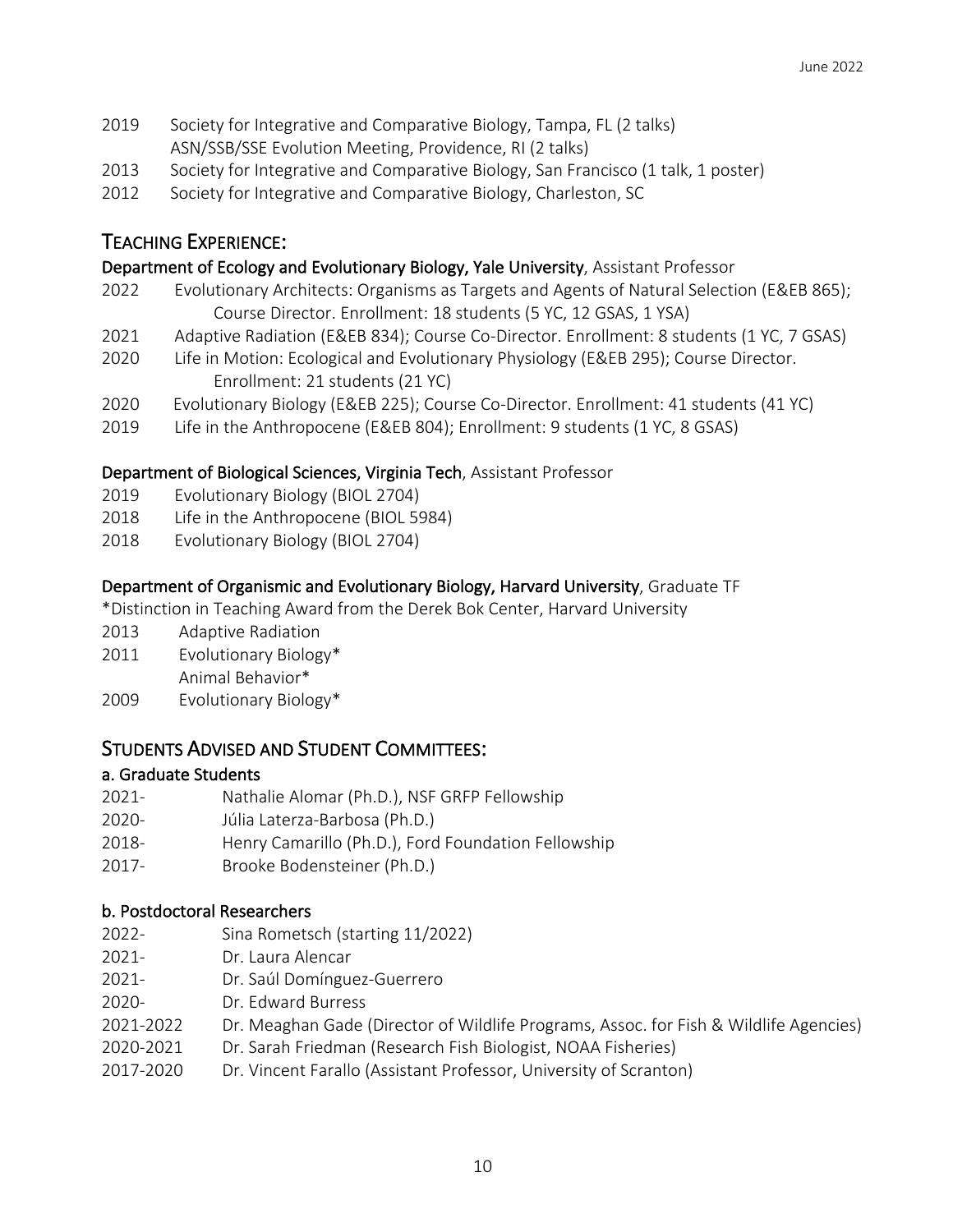# c. Visiting Students

| 2018-2020 | Saúl Domínguez (Ph.D. candidate; Universidad Nacional Autónoma de México) |
|-----------|---------------------------------------------------------------------------|
| 2017      | Jhan Carlos Salazar (Undergraduate; Universidad ICESI, Colombia)          |

#### d. Doctoral Student Committees

| $2022 -$  | Shubhi Sharma, Yale University, Ecology & Evolutionary Biology    |
|-----------|-------------------------------------------------------------------|
| $2022 -$  | Dalton Meyer, Yale University, Earth & Planetary Sciences         |
| $2021 -$  | Richard Li, Yale University, Ecology & Evolutionary Biology       |
| $2021 -$  | Logan Billet, Yale University, School of the Environment          |
| $2021 -$  | Diego Ellis Soto, Yale University, Ecology & Evolutionary Biology |
| 2020-     | Ava Ghezelayagh, Yale University, Ecology & Evolutionary Biology  |
| 2020-     | Yara Alshwairikh, Yale University, School of the Environment      |
| 2019-     | Jasmine Mah, Yale University, Ecology & Evolutionary Biology      |
| 2019-     | Liam Taylor, Yale University, Ecology & Evolutionary Biology      |
| 2019-     | Kelsey Jenkins, Yale University, Earth & Planetary Sciences       |
| 2019-2022 | Michael Hanson, Yale University, Earth & Planetary Sciences       |
| 2017-2019 | Jack Whitehead, Virginia Tech, Department of Biological Sciences  |

#### e. Masters Student Committees

| 2022-     | Elizabeth Daniel Tarimo, Virginia Tech, Department of Biological Sciences |
|-----------|---------------------------------------------------------------------------|
| 2020-2021 | Dahn-Young Dong, Yale University, School of the Environment               |
| 2018-2020 | Sean Kelly, Virginia Tech, Department of Biological Sciences              |

# f. Doctoral Student Committees – External Member

| $2021 -$  | Morgan Muell, Auburn University, Department of Biological Sciences         |
|-----------|----------------------------------------------------------------------------|
| 2020-     | Renoir Auguste, University of the West Indies, Department of Life Sciences |
| 2019-2021 | Jonathan Rader, UNC-Chapel Hill, Department of Biology                     |

# g. Undergraduate and High School Mentees 1

|           | <sup>1</sup> Senior Thesis Mentee; <sup>2</sup> Publication co-author; <sup>3</sup> Student presented at a conference |
|-----------|-----------------------------------------------------------------------------------------------------------------------|
| 2022      | Aha Anderson (Bryn Mawr College) NSF REU Scholar                                                                      |
| 2022      | Jessica Coutee (Blinn College) Yale NSF REVU Scholar                                                                  |
| 2022      | Jesús Buenrostro (Heritage College) YIBS SURES Scholar                                                                |
| $2022 -$  | <sup>1</sup> Kiran Masroor (Yale University)                                                                          |
| $2022 -$  | <sup>1</sup> Emmy James (Yale University) YPM Summer Intern                                                           |
| 2021-2022 | Alice Xu (Amity Regional High School, CT)                                                                             |
| 2021-2022 | <sup>1</sup> Leo Roberts (Yale University)                                                                            |
| 2021-2022 | <sup>1</sup> Tasman Rosenfeld (Yale University)                                                                       |
| 2021-2022 | Lauren Chong (Yale University)                                                                                        |
| 2021-2022 | Rosemary Lee (Yale University)                                                                                        |
| 2020-2022 | <sup>1,3</sup> Christine Ho (Yale University)                                                                         |
| 2019-2021 | <sup>1</sup> Christian Milian (Yale University)                                                                       |
| 2019-2020 | <sup>1</sup> Marcus Lau (Bronx High School of Science, NYC)                                                           |
| 2018-2019 | Emma White (Virginia Tech)                                                                                            |
|           |                                                                                                                       |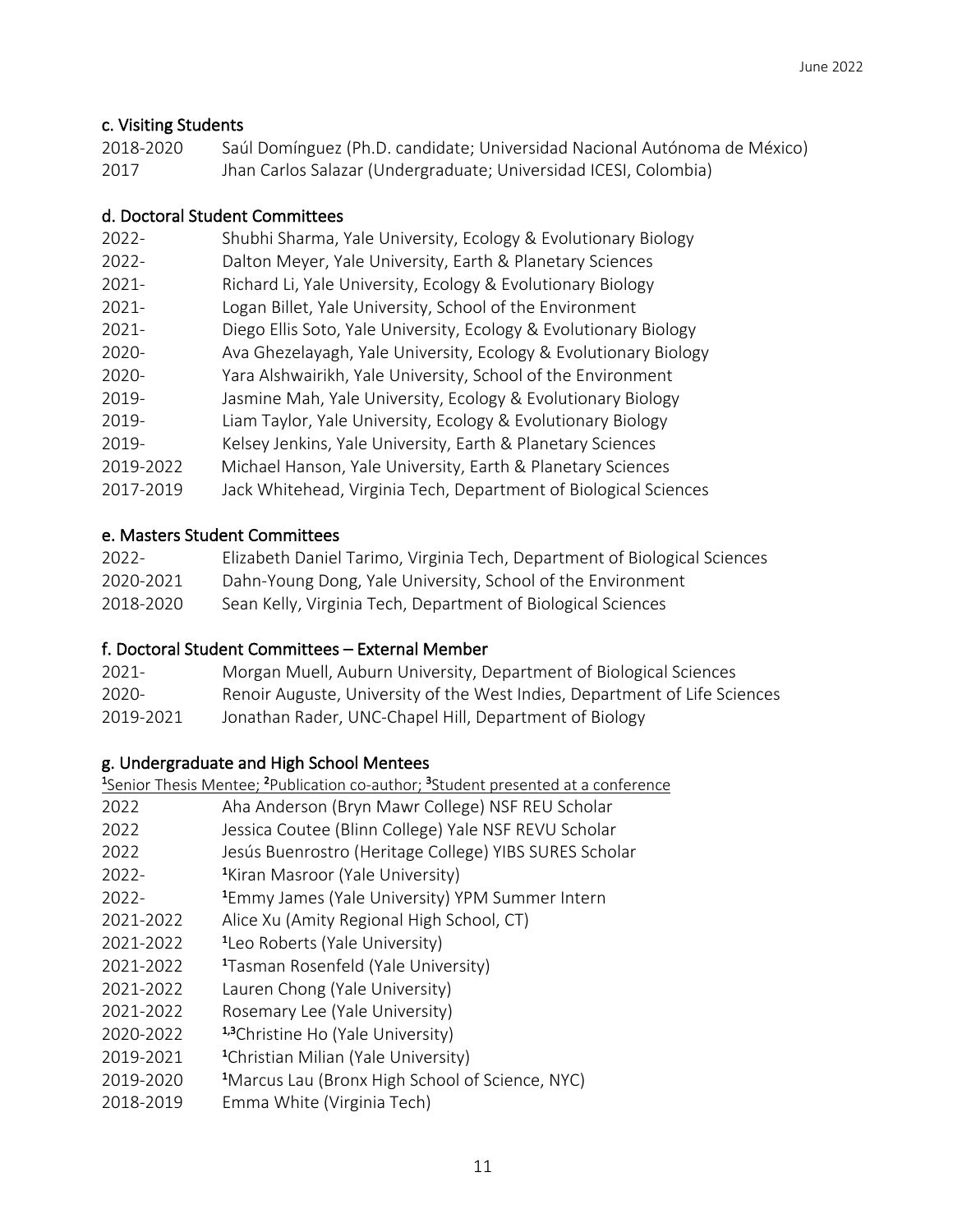- 2017-2019 Michelle Cox (Virginia Tech)
- 2016-2017 Riya Dange (Duke University)
- 2012-2014 1,2Ian Shields (Harvard University)
- 2012-2013 2,3Ellee Cook (Trinity University)
- 2012-2013 2,3 Maureen Stimola (Columbia University)
- 2011-2013 1,2,3 Asa Conover (Stuyvesant High School, NYC)
- 2011-2012 Anthony Rodriguez (UC Davis)
- 2009-2011 2 Juanita Madrid Hopwood (Harvard University)
- 2009 Elbert Mock (UC Davis)

### h. Yale E&EB Rotation Students Hosted

| 2022 | Alison Robey |
|------|--------------|
| 2022 | Julia Wood   |

# SCIENTIFIC AND SOCIETY SERVICE:

### I. EDITORIAL SERVICE

| 2022-     | American Naturalist: Associate Editor            |
|-----------|--------------------------------------------------|
| 2021-2022 | Integrative Organismal Biology: Associate Editor |
| 2020      | Current Zoology: Guest Editor for Special Issue  |

# II. PROFESSIONAL REVIEWING

Selected Journals: *American Naturalist*, *Biological Journal of the Linnean Society*, *Biology Letters*, *BMC Evolutionary Biology*, *Current Biology*, *Diversity and Distributions*, *Ecography*, *Ecology*, *Ecology Letters*, *Evolution*, *Evolutionary Biology*, *Functional Ecology*, *Global Ecology and Biogeography*, *Herpetologica*, *Integrative and Comparative Biology*, *Integrative Organismal Biology*, *Journal of Biogeography*, *Journal of Experimental Biology*, *Journal of Morphology*, *Journal of Thermal Biology*, *Molecular Ecology*, *Nature Communications*, *Nature Ecology and Evolution*, *Oecologia*, *PLOS Biology*, *Proceedings of the National Academy of Sciences*, *Proceedings of the Royal Society B, Science, Science Advances, Systematic Biology, Trends in Ecology and Evolution, Zoology*

Federal and Independent Agencies (ad hoc reviews): National Geographic Society, National Science Foundation DEB & IOS, National Environment Research Council (UK)

National Science Foundation Panels: DEB Dimensions of Biodiversity; DEB Evolutionary Processes (2); DEB CAREER Award; IOS Physiological Mechanisms and Biomechanics

# III. UNIVERSITY SERVICE

|  | Departmental Committees, Yale University, Department of Ecology & Evolutionary Biology |
|--|----------------------------------------------------------------------------------------|
|--|----------------------------------------------------------------------------------------|

- 2021-2022 E&EB Faculty Search Committee (YCNCC Search) Faculty Mentor for E&EB Sophomores
- 2020-2021 E&EB Faculty Search Committee (Ecology & Evolution Search) E&EB Diversity and Climate Committee First-Year Graduate Student Advisory Committee Faculty Mentor for E&EB Sophomores E&EB Seminar Series Organizer